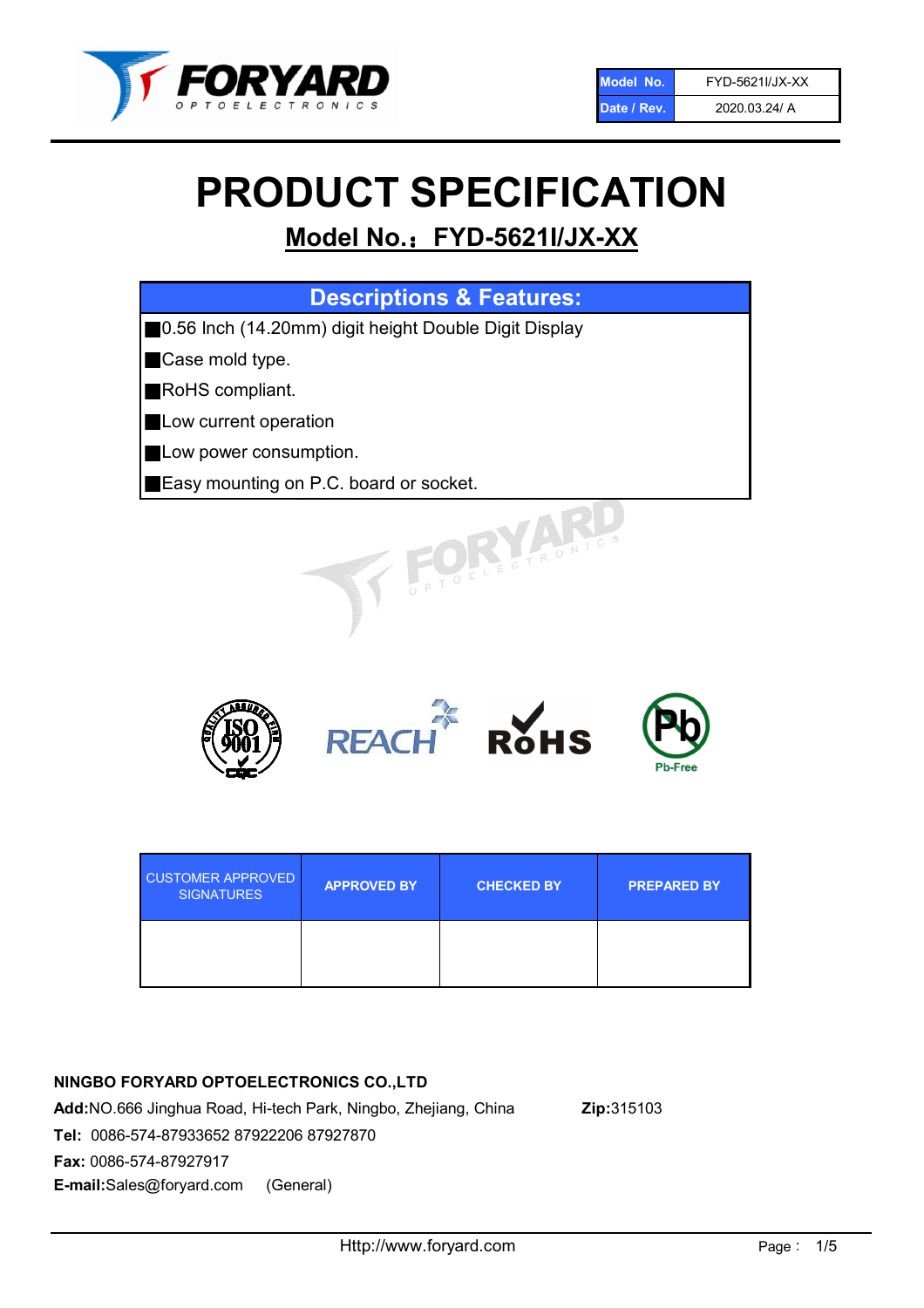

| Model No.   | FYD-5621I/JX-XX |
|-------------|-----------------|
| Date / Rev. | 2020.03.24/ A   |

## Model No.: FYD-5621I/JX-XX

# ■ -XX: REF Surface / Epoxy color

| Color<br><b>Number</b>      |                |                                                   |             |                |
|-----------------------------|----------------|---------------------------------------------------|-------------|----------------|
| REF Surface Color   O White |                | ○ Black  ○ Gray                                   | $\circ$ Red | $\circ$ Green  |
| Epoxy Color                 | I⊖ Water Clear | $\mathbin{\varcap}$ White $\mathbin{\varcap}$ Red | IO Green∶   | $\circ$ Yellow |

#### ■ Mechanical Dimensions





#### Notes:

- 1. All pins are Φ0.50[.020]mm
- 2. Dimension in millimeter [inch], tolerance is ±0.25 [.010] and angle is ±1° unless otherwise noted.
- 3. Bending≤Length\*1%.
- 4.The specifications,characteristics and technical data described in the datasheet are subject to change without prior notice.
- 5.The drawing is different from the actual one, please refer to the sample.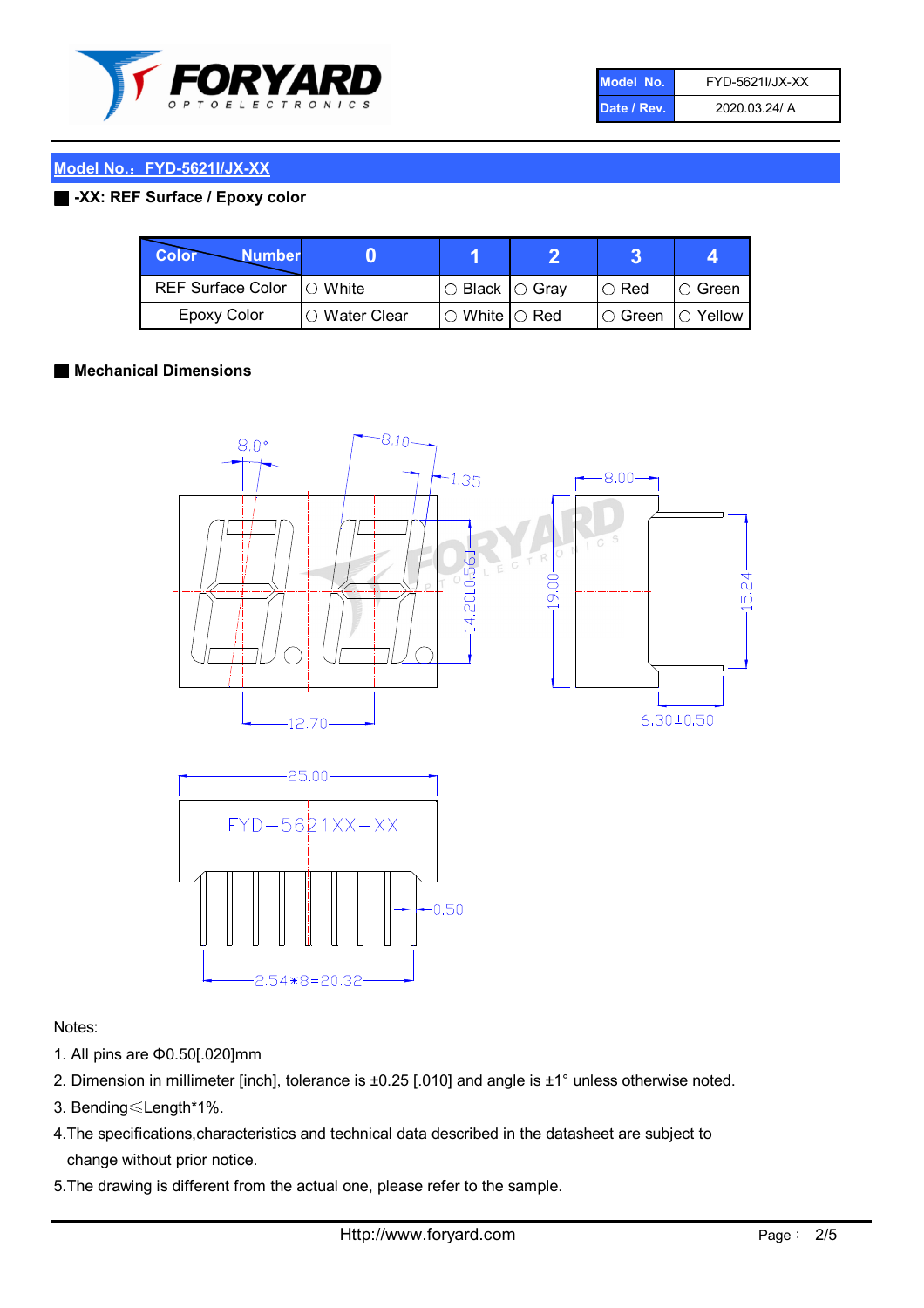

| Model No.   | FYD-5621I/JX-XX |
|-------------|-----------------|
| Date / Rev. | 2020.03.24/ A   |

# Model No.: FYD-5621I/JX-XX

■ All Light On Segments Feature & Pin Position

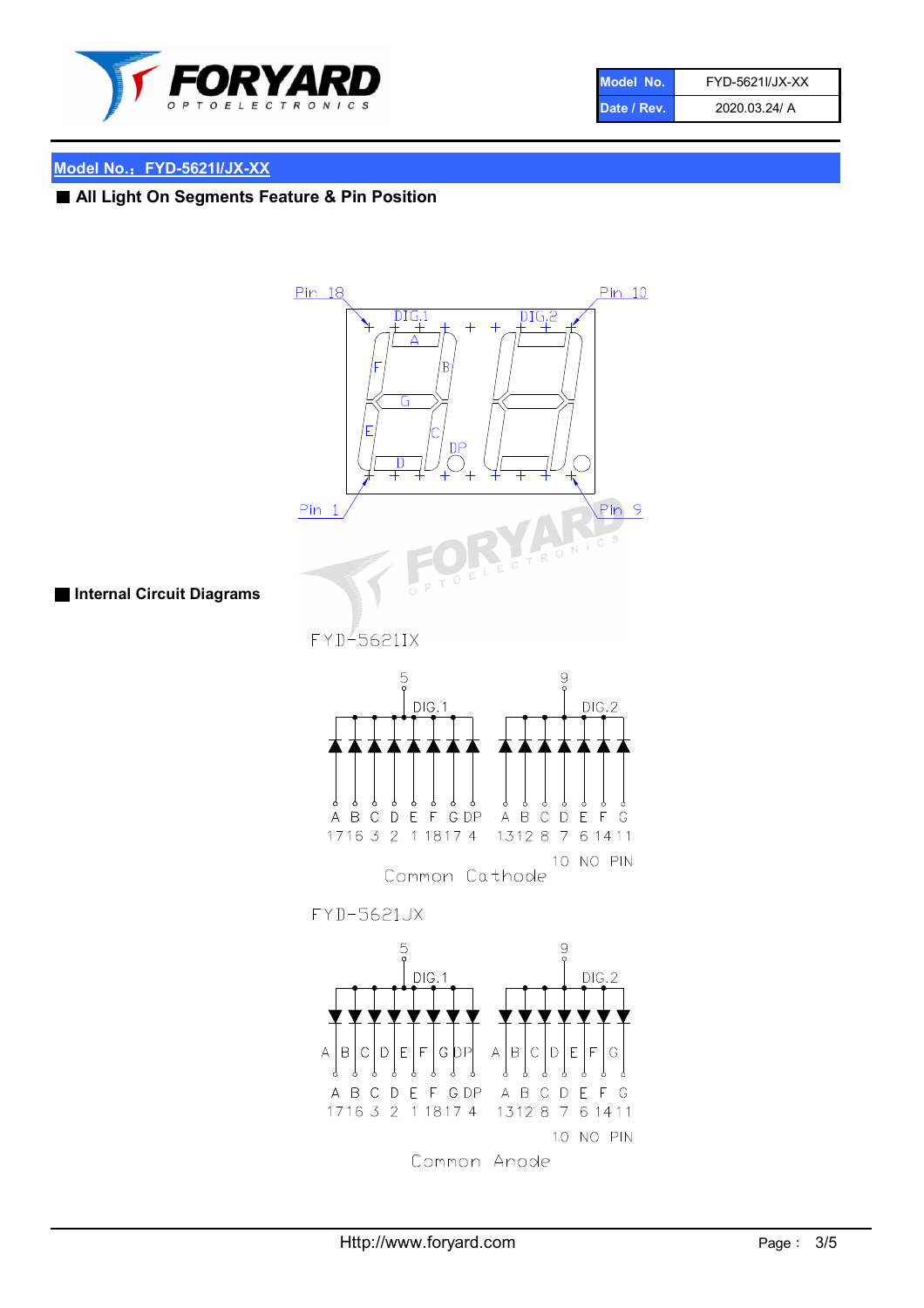

| Model No.   | FYD-5621I/JX-XX |
|-------------|-----------------|
| Date / Rev. | 2020.03.24/ A   |

(Ta=25℃)

### Model No.: FYD-5621I/JX-XX

#### Absolute maximum ratings

| solute maximum ratings       |               |                       |              |            | (Ta=25℃)    |
|------------------------------|---------------|-----------------------|--------------|------------|-------------|
| <b>Parameter</b>             | <b>Symbol</b> | <b>Test Condition</b> | <b>Value</b> |            |             |
|                              |               |                       | <b>Min</b>   | <b>Max</b> | <b>Unit</b> |
| Reverse Voltage              | VR            | IR=30                 | 5            |            | v           |
| <b>Forward Current</b>       | IF            |                       |              | 30         | mA          |
| Power Dissipation            | Pd            |                       |              | 100        | mW          |
| <b>Pulse Current</b>         | Ipeak         | Duty=0.1mS,1KHz       |              | 150        | mA          |
| <b>Operating Temperature</b> | Topr          |                       | $-40$        | $+85$      | °C          |
| Storage Temperature          | Tstr          |                       | -40          | $+85$      | °C          |

### ■ Electrical-Optical Characteristics

#### ● Color Code & Chip Characteristics:(Test Condition:IF=10mA)

Typ Max S | Hi $\textsf{Red}$  | AlGaInP | 660nm LE 20nm | 2.00 | 2.50 D | Super Red | AIGaAs/DH | 650nm | 20nm | 2.00 | 2.50 E | Orange | GaAsP | 625nm | 35nm | 2.00 | 2.50 A | Amber | GaAsP | 610nm | 35nm | 2.00 | 2.50 Y | Yellow | GaAsP | 590nm | 35nm | 2.00 | 2.50 G Yellow Green AIGaInP | 570nm | 10nm | 2.00 | 2.50 3.00 3.80 3.00 3.80 W | White | InGaN/GaN | X=0.29,Y=0.30 |CCT:9500K| 3.00 | 3.80 UHR Ultra Hi Red | AlGaInP | 640nm | 20nm | 2.00 | 2.50 UR | Ultra Red | AlGaInP | 635nm | 20nm | 2.00 | 2.50 UE Ultra Orange | AIGaInP | 625nm | 20nm | 2.00 | 2.50 UA Ultra Amber | AIGaInP | 610nm | 20nm | 2.00 | 2.50  $UV$  Ultra Yellow  $\vert$  AlGaInP  $\vert$  590nm  $\vert$  20nm  $\vert$  2.00  $\vert$  2.50  $\text{UG}$  Ultra Yellow Green | AIGaInP | 570nm | 30nm | 2.00 | 2.50 PG Pure Green | InGaN | 520nm | 36nm | 3.00 | 3.80 30nm 3.00 3.80 30nm 3.00 3.80 UW |Ultra White | InGaN/GaN | X=0.29,Y=0.30 |CCT:9500K| 3.00 | 3.80 40~85 60~120~180 40~70 Segment-to-Segment Luminous Intensity ratio(Iv-M) 1.5:1 610nm 9~20(mw) 350~450 470nm 120~180 120~180 Ultra Blue InGaN/GaN InGaN/GaN 9~20(mw) 20~50 280~600 570nm | 30nm | 2.00 | 2.50 | 20~60 470nm 590nm InGaN/GaN B Blue I InGaN 570nm | 10nm | 2.00 | 2.50 | 10~20 30~105 30~135 460nm 520nm Ultra brightness **AlGaInP** AlGaInP 60nm AlGaInP 640nm Peak Wave Length $(\lambda_{\rm P})$ UB 460nm 635nm AlGaInP AlGaInP AlGaInP InGaN/GaN AlGaInP 10~20 Luminous **Intensity** (Iv) Unit:mcd AlGainP 660nm GaAsP GaAsP AlGaAs/DH **Spectral** Line halfwidth (∆λ1/2) 10~20 Standard brightness Forward Voltage(VF) Unit:V 15~30 10~20 625nm GaAsP 590nm **Emitting Color Dice Material** 10~21 610nm

Note:

1.Luminous Intensity is based on the Foryard standards.

2.Pay attention about static for InGaN